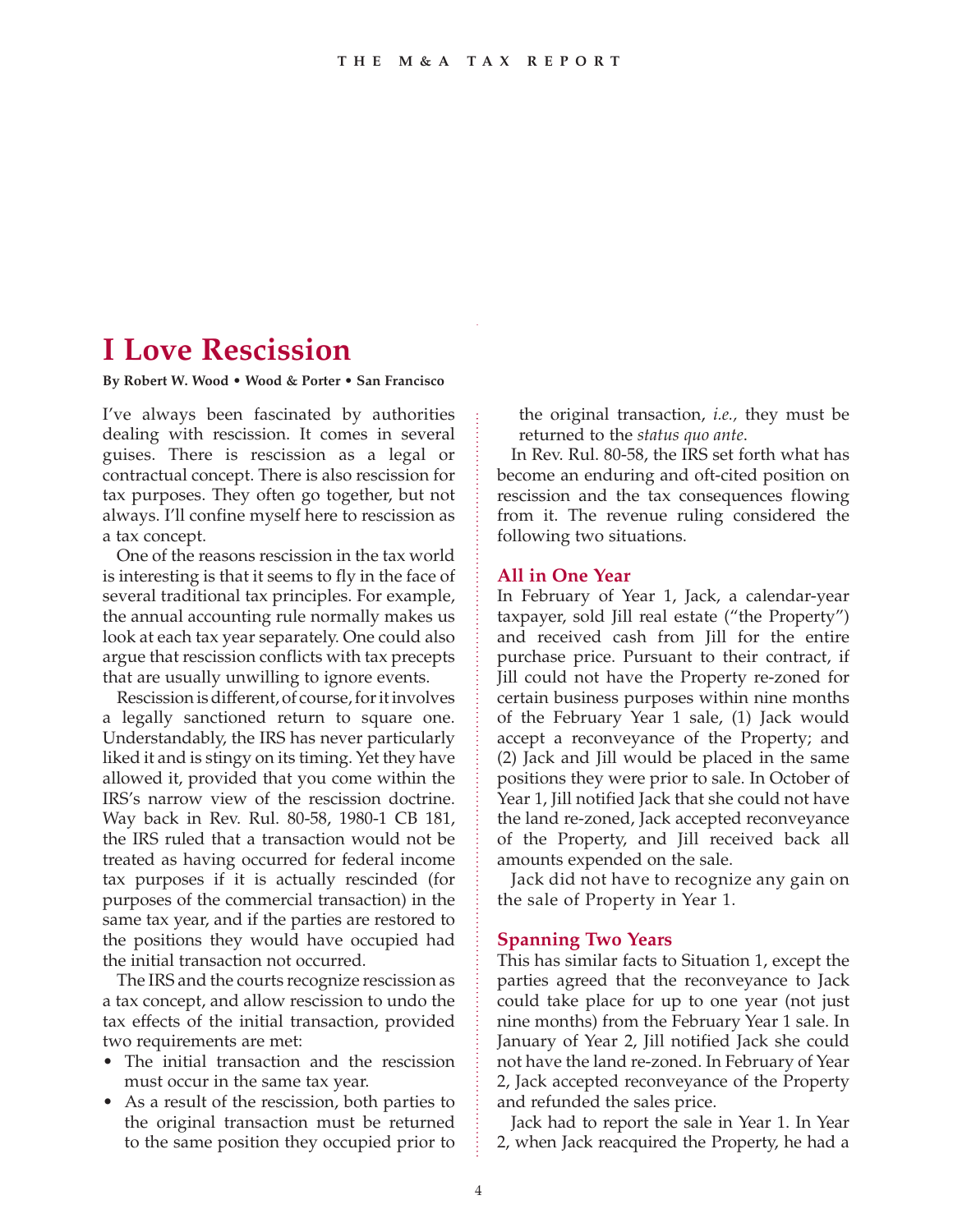new cost basis in the Property equal to the price paid to Jill for the reconveyance. In Situation 1, the IRS agreed the Year 1 sale from Jack to Jill never happened. In Situation 2, even though the Year 1 sale was rescinded in February of Year 2, the IRS treated the sale as occurring in Year 1.

# **A Rose Is a Rose?**

The IRS defines rescission as the "abrogation, canceling, or voiding of a contract that has the effect of releasing the contracting parties from further obligations to each other and restoring the parties to the relative positions that they would have occupied had no contract been made." Rescission may be achieved:

- by the parties' mutual agreement;
- by one party declaring a rescission without the other's content, but with sufficient grounds to make such a declaration; or
- by applying to the court for a decree of rescission.

Many taxpayers have sought to squeak by Rev. Rul. 80-58's two-prong test. In *R.L. Hutcheson,*the Tax Court refused to give effect to an attempted rescission because both requirements were not met. [71 TCM 2425, Dec. 51,234(M), TC Memo. 1996-127.] Hutcheson had a Merrill Lynch account, and on January 3, 1989, Hutcheson asked his Merrill Lynch representative to sell \$100,000 worth of Wal-Mart stock—at least that is what he *thought* he asked her.

But sometimes misunderstandings occur, and this one was a whopper. The Merrill Lynch representative understood that she should sell 100,000 *shares* of Hutcheson's Wal-Mart stock (rather than \$100,000 worth), which is what she did. Because of the misunderstanding, a subsequent dispute developed between Hutcheson and Merrill Lynch.

To resolve the dispute, on December 28, 1989 (when the value of the Wal-Mart stock had risen significantly since the ill-fated January 1989 sale), Merrill Lynch provided \$2,948,702 and Hutcheson provided \$1.35 million of borrowed money from his father to purchase 96,600 shares of Wal-Mart stock. The purchase was of 96,600 shares, not 100,000 shares, based on Hutcheson's acknowledgment that the first 3,400 shares of stock the Merrill Lynch representative originally sold in January 1989 approximated the \$100,000 sale that Hutcheson had originally requested.

# **Back to Square One?**

Hutcheson wished to characterize the latter December 28, 1989, transaction as a rescission with respect to 96,600 shares that were erroneously sold by Merrill Lynch in January 1989. The Tax Court agreed with the IRS that buyer and seller must both be returned to their original positions. This did not happen with Hutcheson (the seller) and the January 1989 buyers of his Wal-Mart stock.

After all, the buyers in the January 1989 transaction were not returned to the *same* position as a result of the December 1989 transaction. In the latter December 1989 transaction, there was a different buyer, Merrill Lynch. For the January 1989 transaction, Merrill Lynch had merely acted as an agent, not as a buyer.

Furthermore, prior to the January 1989 transaction, Hutcheson did not owe \$1.35 million to his father, while Hutcheson did owe his father that amount as a consequence of the December 1989 transaction. As such, the buyers and sellers in the January 1989 transaction were not returned to their original positions.

## **Recent Rulings**

In LTR 200952036 (Sept. 23, 2009), the IRS determined that its rescission authority would apply even though it was by no means clear that what was occurring was *actually* a rescission. Reduced to simplicity, a partnership converted into a corporation. Shortly thereafter, the corporation was converted into an LLC. The letter ruling concludes that such a transaction qualified as rescission for tax purposes, even though the parties *really* didn't go back to square one.

After all, before the transaction, individuals held interests in a partnership. After the purported "rescission," they held membership interests in an LLC. To my mind, that's different.

Of course, perhaps this is splitting hairs. Indeed, a partnership is taxed as a partnership, as are most LLCs. As a result, a partnership (taxed as a partnership) and an LLC taxed as a partnership are arguably the same thing for tax purposes. Still, prior rescission authorities have seemed to take the *status quo* ante threshold requirement as a literal one.

In LTR 200952036, the limited partnership operated three distinct lines of business.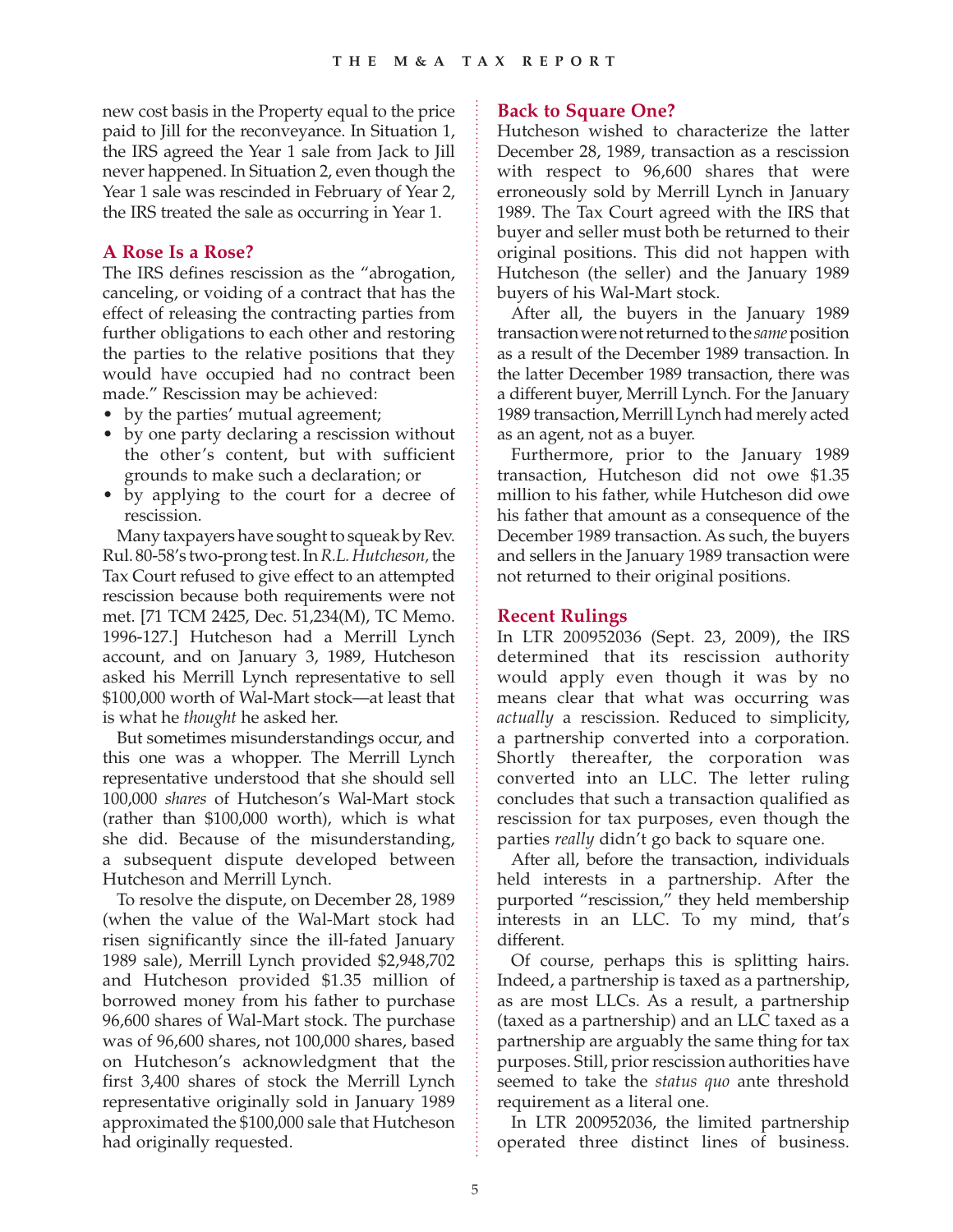To attract potential investors, the limited partnership converted into a corporation under state law, with the former partners receiving shares in the new corporation. The corporation then issued options to employees.

Shortly thereafter, though, the corporation cancelled the options, determining (in a way) that it should go back to square one. The reason was that, contrary to expectations, the

**One of the reasons rescission in the tax world is interesting is that it seems to fly in the face of several traditional tax principles.**

conversion of the limited partnership into a corporation turned out not to attract investors.

The corporation planned to "rescind" by filing a Certificate of Conversion with the state, converting the corporation into a limited liability company. The taxpayers represented to the IRS that all parties would be restored to the economic positions they had previously occupied. The various classes of stock that had been issued in the corporation were converted into interests in the converted LLC. In each case, the interests in the LLC had rights, preferences and restrictions that were substantially similar in all material respects to the corresponding interests in the corporation (and before that, to the original corresponding interests in the limited partnership).

## **Should It Matter?**

The \$64,000 question here, of course, is whether the arguably slight but nevertheless perceptible difference before and after should matter. When the smoke cleared after the rescission, this was an LLC, no longer a limited partnership. The ruling suggests it is significant that this was not done for tax reasons, and that the rescission would allow the converted LLC to file a partnership tax return uninterrupted from its status as a limited partnership. In other words, despite the admitted structural and legal difference between an LLC and a limited partnership, for federal income tax purposes they are identical.

Another recent letter ruling, LTR 201008033 (Nov. 20, 2009), involved a Parent that owned all of the stock of Acquiring, which in turned owned all of the stock of Sub. Sub is a controlled foreign corporation. Acquiring also owned all of the stock of Target. Acquiring was a member of parent's consolidated group, as was Target.

Target was formed by Acquiring to hold an interest in Target-Sub. Portions of Target-Sub were owned by unrelated persons. In connection with forming Target-Sub, Target committed to make loans to Target-Sub. In partial satisfaction of that loan commitment, Target loaned Target-Sub money in exchange for a promissory note.

However, because Target had no material assets other than its interest in Target-Sub, the money was first loaned to Target by Acquiring, and then to Target-Sub.

For valid business reasons, Target and unrelated persons contributed all of their Target-Sub debt to Target-Sub in exchange for Target-Sub stock. Thereafter, Acquiring contributed the Target notes to the capital of Target. This contribution was in contemplation of a transfer of the Target-Sub ownership interest to Sub.

Finally, pursuant to a share purchase agreement, Acquiring sold all of the stock to Sub for cash. The idea of this series of transactions was to provide Sub with certain benefits that would result from owning Target-Sub. Originally, Target was to sell its interests in Target-Sub directly to Sub for cash.

However, there were concerns that such a sale would violate Parent's third-party debt covenants. Accordingly, the parties had Acquiring sell its stock in Target to Sub. Parent was advised by its counsel that such a sale would not violate any of its debt covenants.

## **Unbake the Cake**

After the sale was completed, Parent was advised by its tax advisors that the sale would result in unintended and adverse tax consequences to the group. At that point, Acquiring and Sub entered into a rescission agreement, calling the share purchase agreement null and void. The rescission